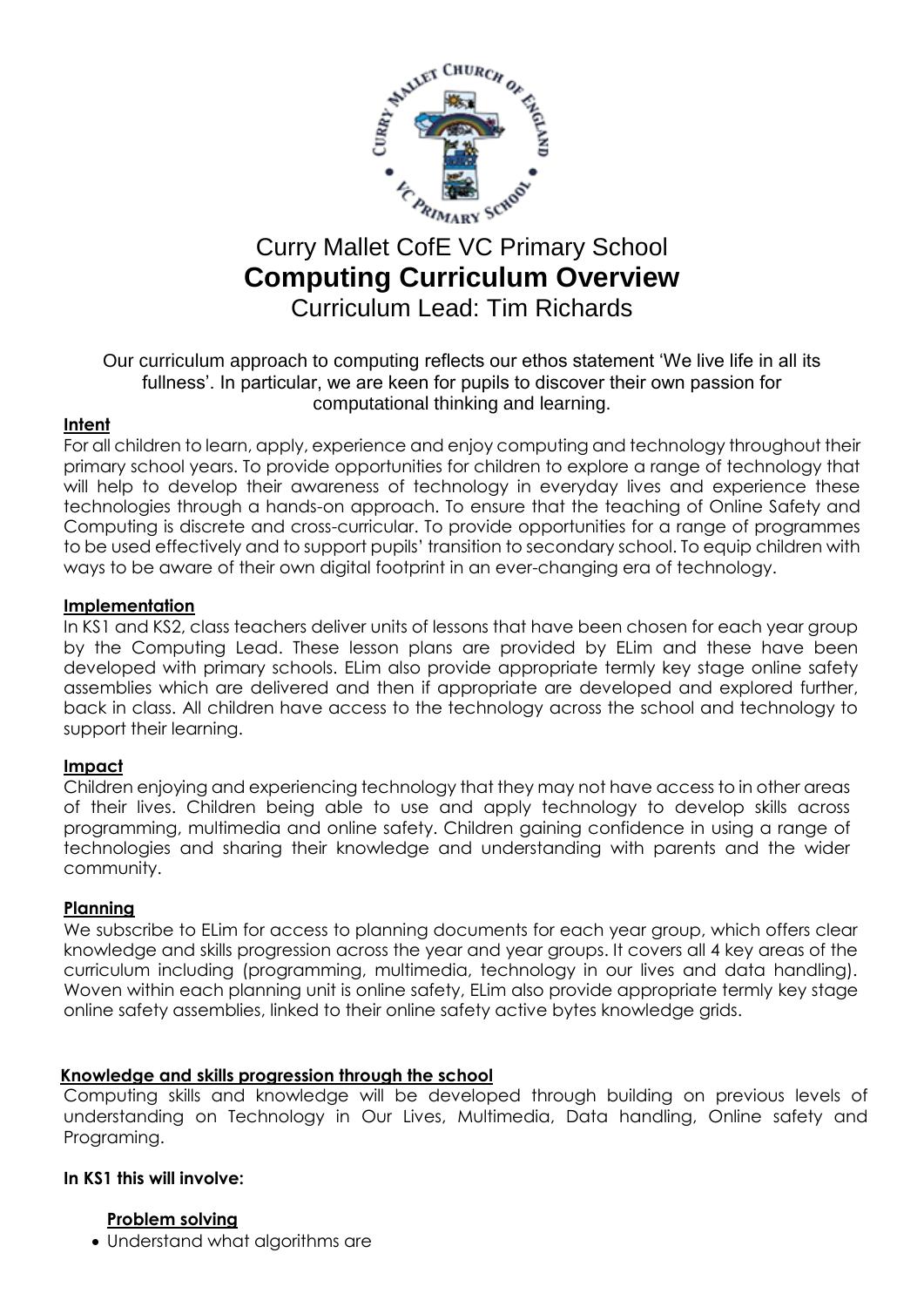Understand how algorithms are implemented as programs on digital devices; and that programs execute by following precise and unambiguous instructions

## **Programming:**

Create and debug simple programs

## **Logical Thinking:**

Use logical reasoning to predict the behaviour of simple programs

## **Online Safety:**

- Use technology safely and respectfully
- Keeping personal information private
- Identify where to go for help and support when they have concerns about content or contact on the internet or other online technologies

#### **Using IT beyond the school:**

• Recognise common uses of information technology beyond school

#### **Creative Content:**

- Use technology purposefully to organise, store and retrieve digital content
- Use technology purposefully to create and manipulate digital content

#### **In KS2 knowledge and skills will be further developed:**

#### **Problem solving**

- Design, write and debug programs that accomplish specific goals
- Controlling or simulating physical systems
- Solve problems by decomposing them into smaller

parts

#### **Programming**

- Use sequence, selection and repetition in programs; work with variables.
- Work with various forms of input and

output.

# **Logical Thinking**

.

- Use logical reasoning to explain how some simple algorithms work.
- Use logical reasoning to detect and correct errors in algorithms and programs.
- Understand computer networks including the internet.
- Understand how networks can provide multiple services, such as the world wide web.

#### **Online Safety**

- Use technology safely, respectfully and responsibly.
- Recognise acceptable/unacceptable behaviour.
- Know a range of ways to report concerns and inappropriate behaviour. Be discerning in evaluating digital content.
- Understand the opportunities networks offer for communication and collaboration

#### **Creating Content**

Year 3 and Year 4

Collecting, analysing, evaluating and presenting data and information